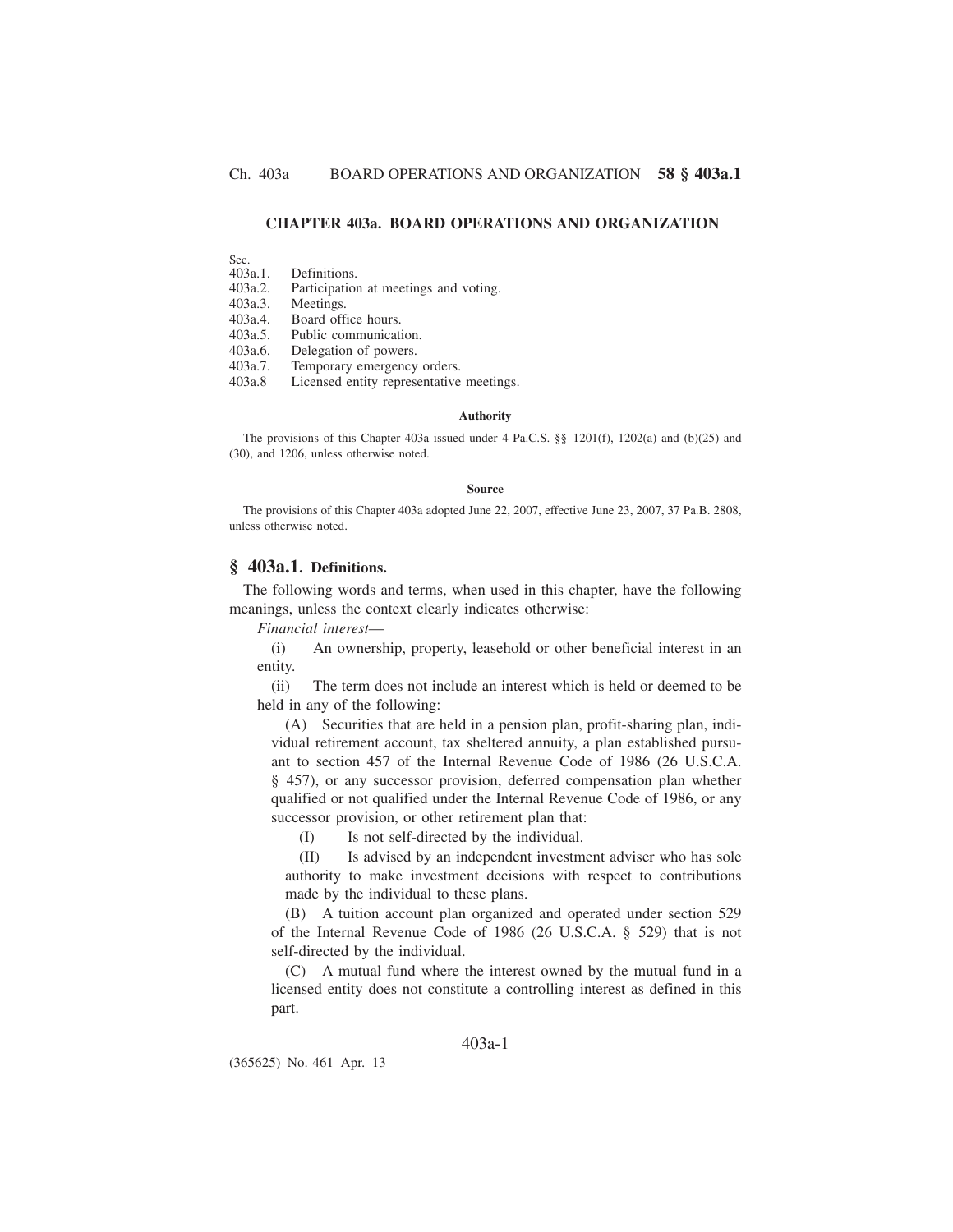*Ownership interest*—Owning or holding or being deemed to hold, debt or equity securities or other ownership interest or profit interest.

# **§ 403a.2. Participation at meetings and voting.**

(a) *Qualified majority vote*. An action by the Board, except as set forth in subsections (b) and (c), including the approval, issuance, denial or conditioning of a license or the making of an order or the ratification of a permissible act done or order made by one or more of the members of the Board will require a qualified majority vote consisting of at least one gubernatorial appointee and the four legislative appointees.

(b) *Majority vote*. An action by the Board to suspend, revoke, not renew, void or require forfeiture of a license, permit, certification or registration previously issued by the Board, to impose an administrative fine or penalty or to issue cease and desist will require a majority vote of all the Board members.

(c) *Participation*. A member may not participate in a hearing, proceeding or other matter in which the member, or the immediate family thereof, has a financial interest in the subject matter of the hearing or proceeding or other interest that could be substantially affected by the outcome of the hearing or proceeding, without first fully disclosing the nature of the interest to the Board and other persons participating in the hearing or proceeding. For purposes of the subsection, the term ''immediate family'' means spouse, parent, brother, sister or child.

(d) *Disqualifying interest*. If a Board member has a disqualifying interest in a voting matter, the member shall disclose the nature of the disqualifying interest, disqualify himself and abstain from voting in a proceeding in which his objectivity, impartiality, integrity or independence of judgment may be reasonably questioned, including instances where he knows that he possesses a substantial financial interest in the subject matter of the proceeding or an interest that could be substantially affected by the outcome of the proceeding. If it is a legislative appointee member that has disqualified himself, the qualified majority will consist of the remaining three legislative appointees and at least two gubernatorial appointees.

(e) *Member abstention*. When a member has disqualified himself, the member's abstention from voting will apply only to the singular voting matter that led to the disqualification and not apply to other matters under consideration by the Board for which the member is otherwise qualified.

# **§ 403a.3. Meetings.**

(a) *Public sessions*. The proceedings of all public sessions will be conducted in accordance with 65 Pa.C.S. Chapter 7 (relating to the Sunshine Act).

(b) *Regularly scheduled meetings*. The Board will meet once a month, and on other dates as the Board determines.

403a-2

(365626) No. 461 Apr. 13

*2013 Commonwealth of Pennsylvania*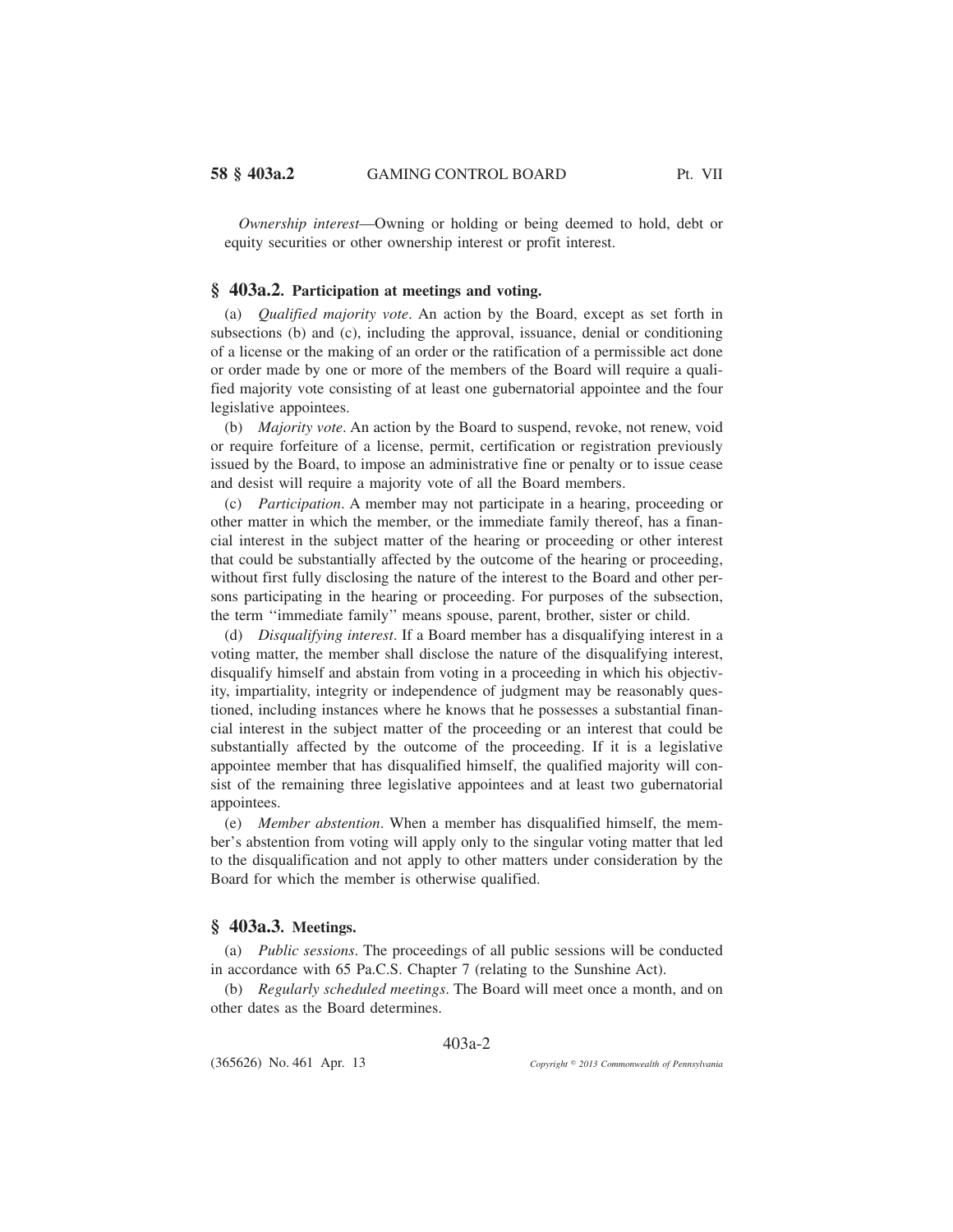(c) *Participation by means of telephone or video teleconference*. A Board member may participate in a meeting by means of telephone or video teleconference when it is impractical for the Board member to attend the meeting in person.

(d) *Record of proceedings*. The Board will keep a record of all proceedings held at public meetings of the Board. A verbatim transcript of those proceedings will be prepared by and will be the property of the Board. The verbatim transcript will be available for inspection at the Board's office during normal business hours.

# **§ 403a.4. Board office hours.**

Board offices will be open from 8:30 a.m. to 5 p.m. on business days except Saturdays, Sundays, legal holidays and Commonwealth office closures declared by the Governor, unless otherwise directed by the Board.

### **§ 403a.5. Public communication.**

Requests for information regarding the Board may be directed to:

Office of Communications

Pennsylvania Gaming Control Board

P. O. Box 69060

Harrisburg, PA 17106-9060

### **§ 403a.6. Delegation of powers.**

(a) The Board may, consistent with the act and this part, delegate its authority to perform any of its functions to a Board member or member of the Board's staff.

(b) A delegation of Board authority will be effected by promulgation of a regulation or the adoption of an order or a resolution at a public meeting of the Board. The regulation, order or resolution will specify:

(1) The specific authority delegated.

(2) The Board member or Board staff members to whom the authority is delegated.

(3) Limitations or conditions imposed on the authority delegated.

(c) Delegations of authority made under this section will remain in effect indefinitely unless otherwise specified in the implementing regulation, order or resolution.

(d) A delegation of authority adopted by the Board may be modified or rescinded by the Board through promulgation of a regulation or the adoption of a subsequent order or resolution at a public meeting of the Board.

(e) Notwithstanding any other provision of this section, a matter that has been delegated to the Board staff may alternatively be presented to and determined by the Board on its own motion, at the discretion of the Chairperson or at the request of the Board staff.

# 403a-3

(365627) No. 461 Apr. 13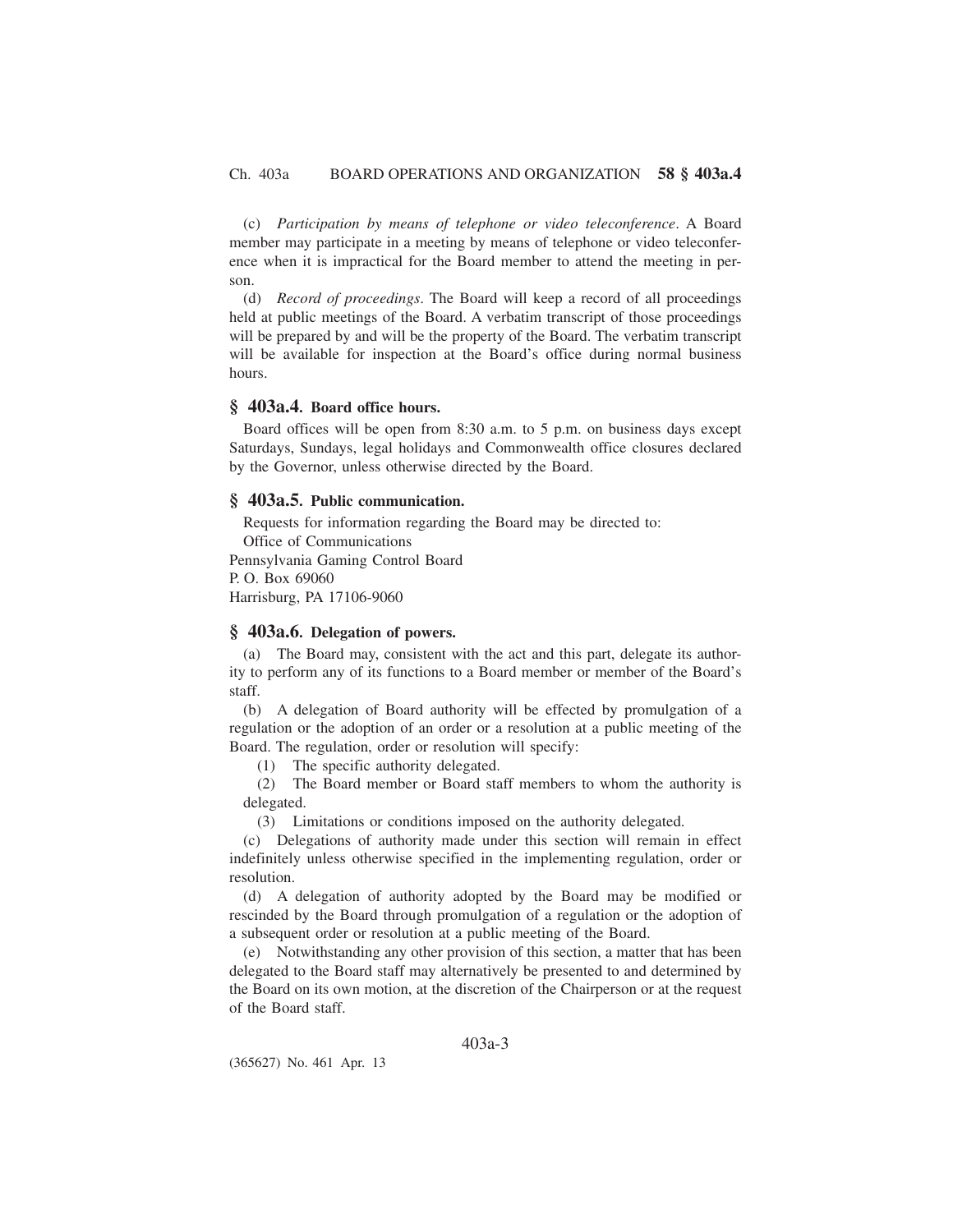#### **Source**

The provisions of this § 403a.6 amended August 28, 2009, effective August 29, 2009, 39 Pa.B. 5125. Immediately preceding text appears at serial page (328457).

# **§ 403a.7. Temporary emergency orders.**

(a) Upon request of the Office of Enforcement Counsel in accordance with subsection (d), a temporary emergency order may be issued by the Executive Director of the Board or the Executive Director's designee. A temporary emergency order may be issued without a hearing and without advanced notice in accordance with this section.

(b) A temporary emergency order may be issued to do one of the following:

(1) Suspend a license, certification, permit or registration.

(2) Temporarily exclude a person from a licensed facility pending Board action on an underlying petition for exclusion.

(3) Direct that a person cease and desist engaging in specific conduct.

(c) A temporary emergency order may be issued if there is insufficient time to provide notice and hearing prior to suspension or exclusion; emergency suspension or exclusion is necessary to preserve the public health, welfare or safety, or the integrity of gaming in this Commonwealth; and the Executive Director has determined that one of the following has occurred:

(1) A person holding a license, certification, permit or registration issued by the Board has been charged with or convicted of a felony, a criminal gaming offense, or crime of dishonesty or false statement or other offense that would make the person ineligible or unsuitable to hold a license, permit, certification or registration.

(2) A person meets one or more of the criteria for exclusion or ejection under § 511a.3 (relating to criteria for exclusion or ejection).

(3) The action is necessary to prevent or cure a violation of any provision of the act, this part or other Federal or State laws or regulations.

(d) If the Office of Enforcement Counsel determines that circumstances exist which require that immediate action be taken against a person's license, certification, permit or registration, or to place a person on the exclusion list, the Office of Enforcement Counsel may submit a request for a temporary emergency order. The request will include:

(1) The circumstances upon which the request for a temporary emergency order was made.

(2) The legal grounds upon which the temporary emergency order is being requested.

(3) The specific relief sought.

(e) By the close of the next business day following its issuance, a temporary emergency order, together with the request required under subsection (d), will be filed with the Clerk.

#### 403a-4

(365628) No. 461 Apr. 13

*2013 Commonwealth of Pennsylvania*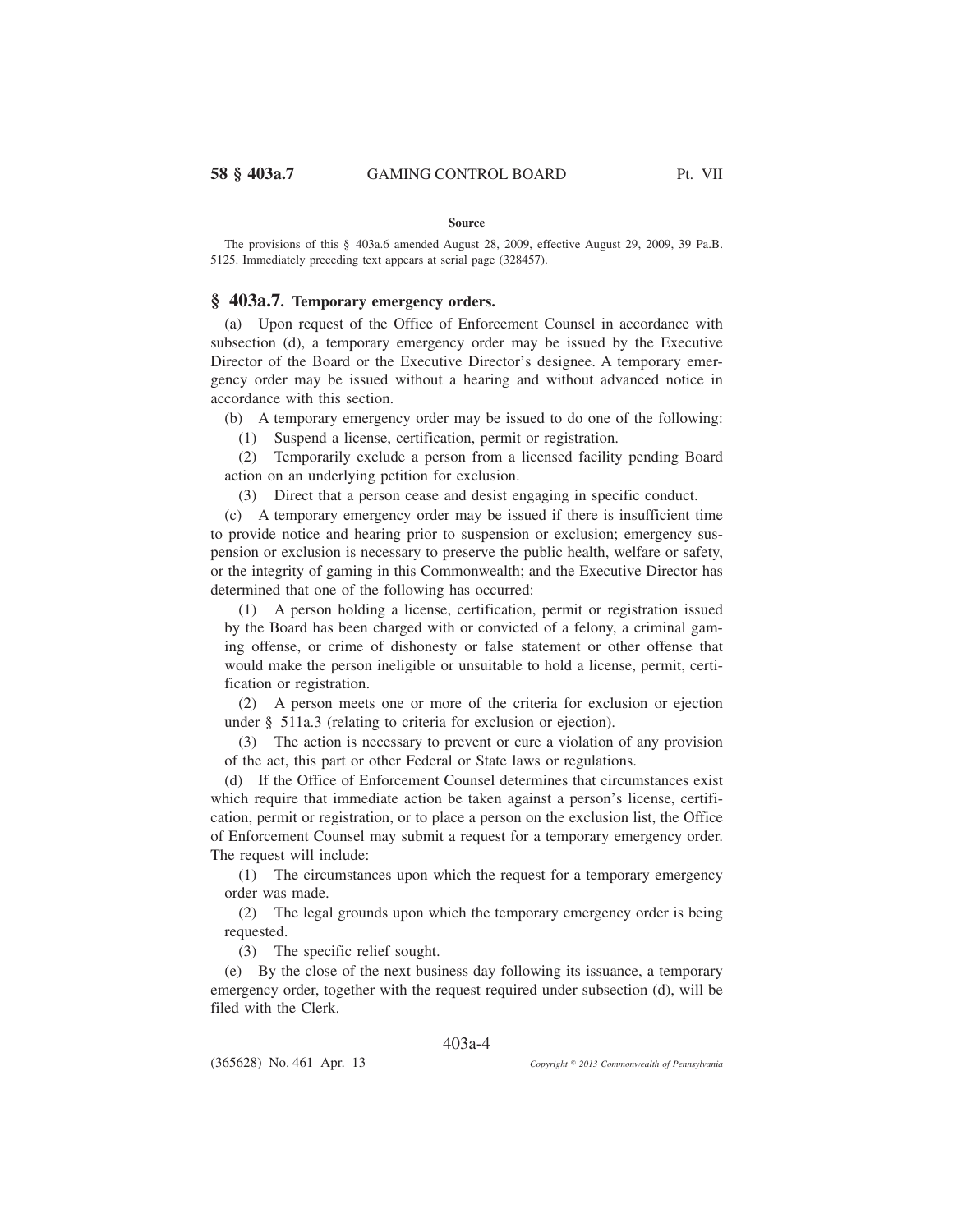(f) A temporary emergency order will specify that the person subject to the temporary emergency order may request an informal hearing before the Executive Director or a designee which will occur within 3 business days of filing the request for a hearing with the Clerk.

(g) The Bureau will serve the request and the issued order upon the person named in the temporary emergency order. Service required by this subsection will be made as expeditiously as possible following the issuance of the order and the request. Service will be made in the manner prescribed by  $\S$  491a.5 (relating to service).

(h) If a person files a request for an informal hearing, the hearing will be held before the Executive Director or a designee within 3 business days at a location determined in accordance with  $\S$  491a.8(e) (relating to hearings generally).

(i) At the conclusion of the informal hearing, the Executive Director or a designee will render a decision within 3 business days as to whether the temporary emergency order will continue, be modified or dissolved. Service of the decision will be made in accordance with § 491a.5.

(j) Unless the Executive Director or a designee dissolves the temporary emergency order, the Executive Director, in consultation with the Office of Chief Counsel, will refer the matter for a formal hearing before either:

(1) The Board to determine the validity of the suspension in accordance with subsection (m).

(2) The Office of Hearings and Appeals which will thereafter prepare a report and recommendation for the Board's consideration in accordance with subsection (p).

(k) If the person named in the temporary emergency order does not file a request for an informal hearing within 10 business days of the issuance of the temporary emergency order, the matter will be referred in accordance with subsection (j).

(l) Until the temporary emergency order is presented to the Board for consideration or the Office of Hearings and Appeals has issued its report and recommendation, the Executive Director or a designee may dissolve or modify a temporary emergency order previously issued.

(m) If the hearing is conducted by the Board, the Board may take one of the following actions upon conclusion of oral arguments and evidentiary presentations:

(1) If the Board finds that the facts and circumstances presented are sufficient to support the issuance of the emergency order, and that dissolution of the emergency order would pose a threat to the public health, safety or welfare, or the public's interest in the effective regulation of gaming demands the action, it may issue an order ratifying or modifying the order of suspension. The Board order may thereafter be appealed under § 494a.11 (relating to appeals).

(2) If the Board finds that there is insufficient cause to continue the emergency order, it may issue an order dissolving the emergency order and the privileges of the person named in the order will be reinstated.

(3) If the Board finds that further hearing is necessary, it may schedule a hearing or refer the matter to the Office of Hearings and Appeals for additional

403a-5

(365629) No. 461 Apr. 13